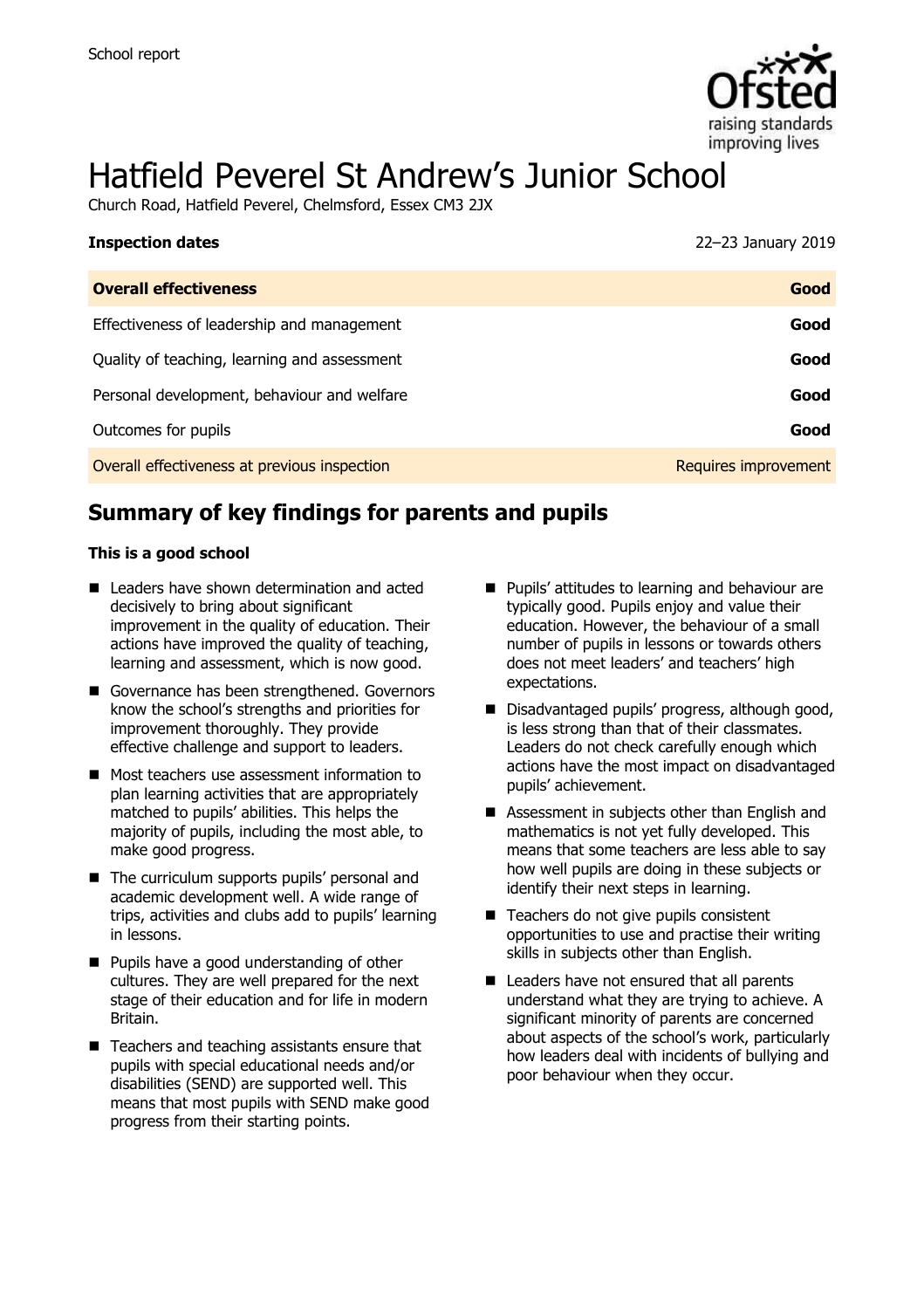

# **Full report**

#### **What does the school need to do to improve further?**

- $\blacksquare$  Further improve leadership and management, by:
	- improving communication with parents to secure their full support and understanding of what the school is trying to achieve, particularly in response to pupils' behaviour and bullying
	- analyse precisely the effectiveness and impact of the use of additional funding for disadvantaged pupils on their attainment and progress.
- Further improve the quality of teaching, learning and assessment in supporting all pupils in making strong and sustained progress, by:
	- developing assessment procedures in foundation subjects that support teachers' planning and the provision of activities which are consistently challenging
	- further develop opportunities for pupils to apply their writing skills in all subjects of the curriculum.
- Improve the behaviour of the small minority of pupils who do not meet the school's high expectations of behaviour in lessons and towards other pupils.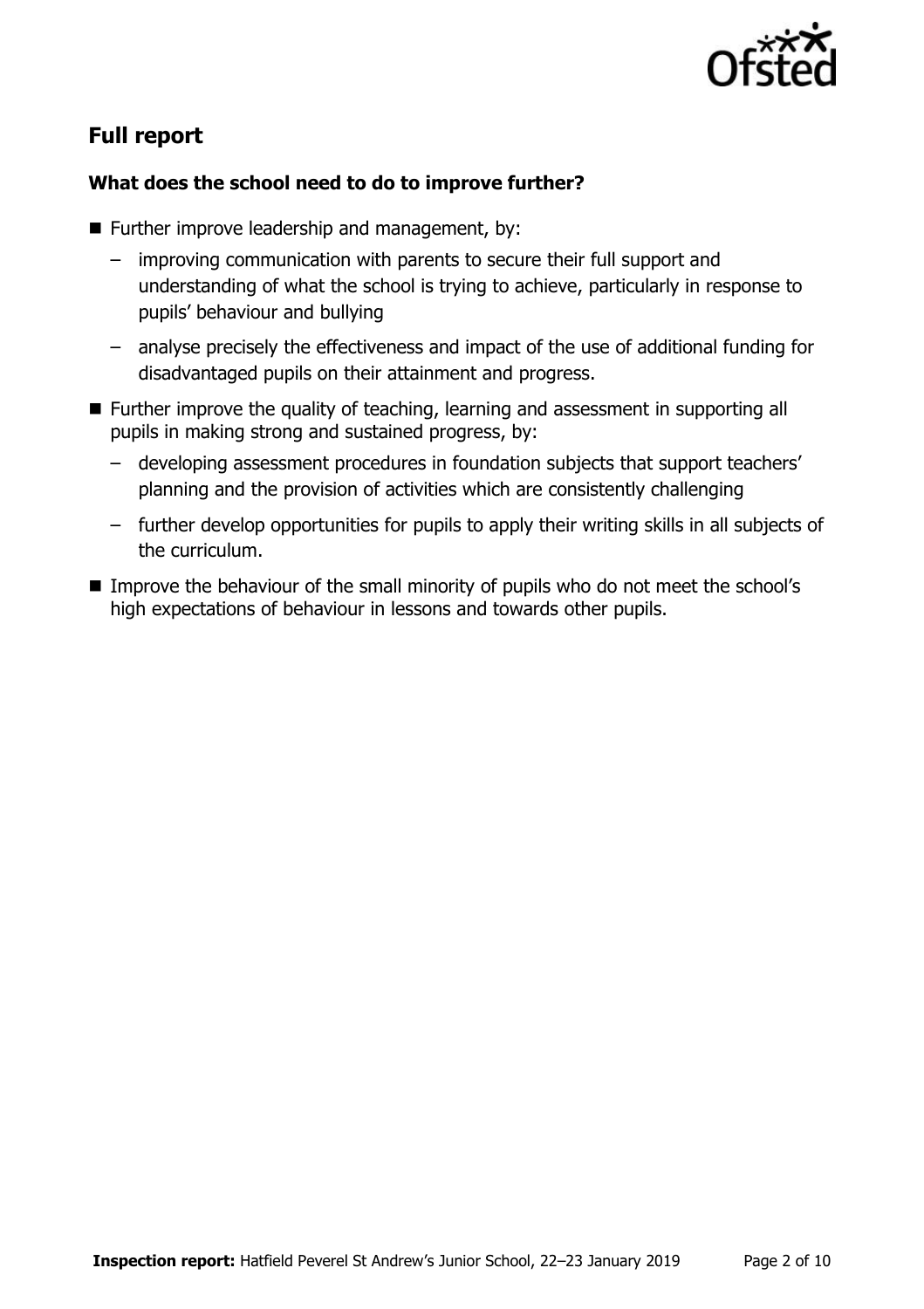

# **Inspection judgements**

#### **Effectiveness of leadership and management Good**

- The headteacher and the deputy headteacher lead the school well and have been instrumental in bringing about improvements. They are ambitious for the whole school community. Their actions have ensured that the school is now securely good.
- Leaders have an accurate view of the school's strengths and weaknesses. This gives a clear picture to everyone of where actions are needed to bring about improvement.
- Plans for further improvement are clear and well thought out. They are reviewed regularly and adapted to respond to the needs of the school.
- Leaders have responded positively to the effective support provided by the local authority and the diocese. This has focused on strengthening governance and embedding secure systems for leaders to check on all aspects of the school's work.
- Staff value the regular opportunities for training which lead to improvements in their teaching. Training provided by the local school partnership for middle leaders has built their skills and confidence in leading their areas of responsibility.
- Leaders have a detailed understanding of the needs of pupils with SEND. They use resources well and tailor support and help to best suit individual pupils. As a result, pupils with SEND make good progress.
- $\blacksquare$  Disadvantaged pupils currently in the school are making good progress. However, leaders do not check the impact of the additional funding carefully enough. They do not know which of their actions work best and so the progress of disadvantaged pupils is not as strong as it could be.
- The primary physical education (PE) and sport premium is spent effectively. It is used to improve aspects of the PE curriculum, for example through purchasing equipment and training staff. Pupils are positive about the sporting opportunities available to them and levels of participation are high. The school enjoys success in competitive sporting activities.
- The broad and relevant curriculum is built upon pupils' interests. It is enhanced and enriched by experiences outside the classroom, for example visits to Colchester Castle and the Royal Observatory, Greenwich, as well as a variety of in-school activities such as an Egyptian day. However, assessment procedures are not yet sufficiently developed to enable teachers to know how well pupils are doing in all subject areas, so they can plan activities that will lead to even stronger progress.
- **Pupils are prepared well for life in modern British society. They are taught to view all** people as equals and not to judge others on their physical or other characteristics. Pupils learn about tolerance and acceptance of other faiths and cultures through assemblies and the religious education curriculum.
- Leaders do not yet have the full support of a very significant minority of parents. They feel that communication from leaders is not good and that concerns are not dealt with.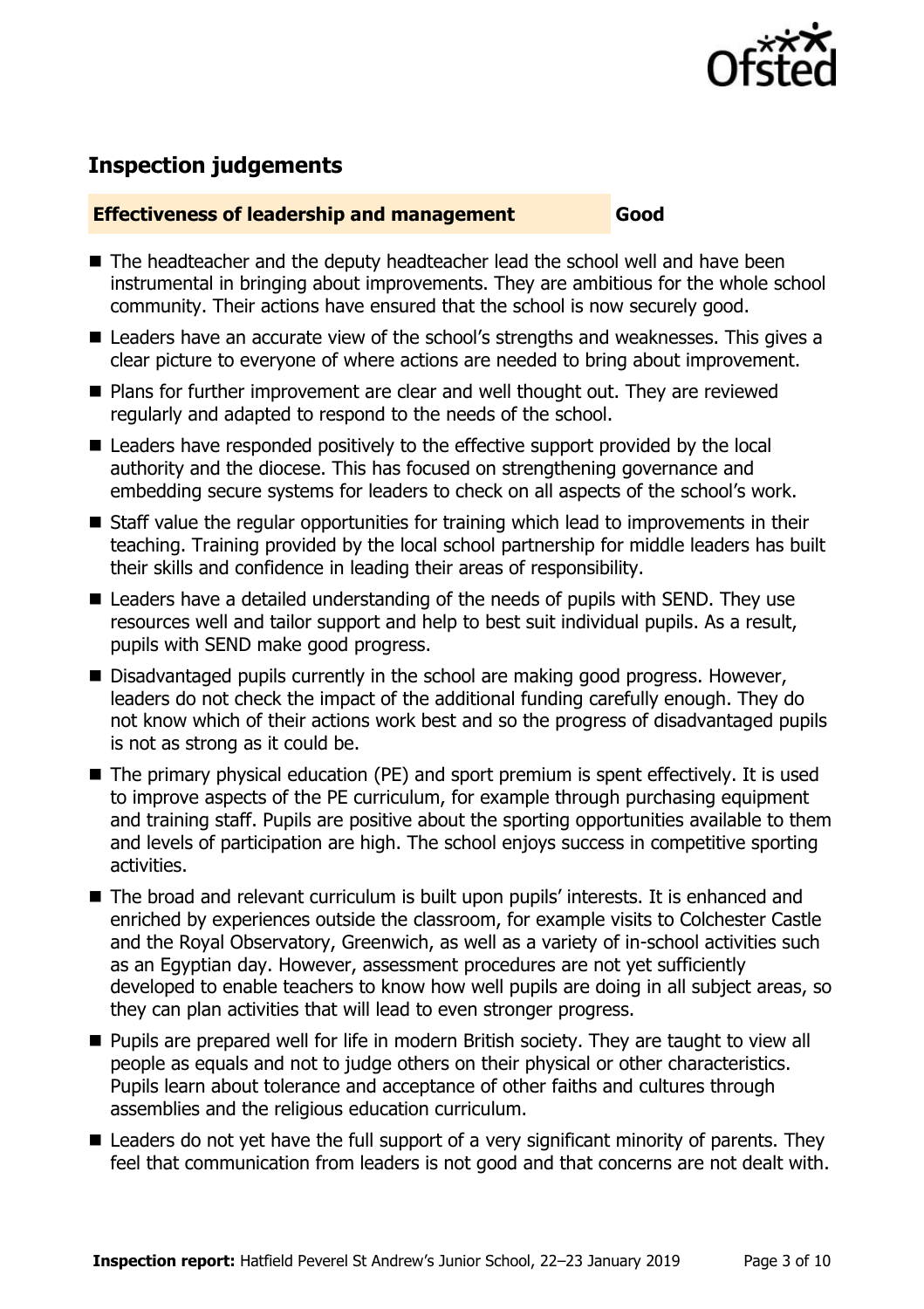

#### **Governance of the school**

- **Following an external review of governance, the governing body took swift action to** bring about improvements to the way they check on various aspects of the school's work. As a result, they are now more effective in their roles and provide the right balance of support and challenge.
- Governors involve themselves in the life of the school. They choose to visit regularly to carry out checks on aspects of the school's performance, including making sure that safeguarding arrangements are effective.
- The governing body is conscientious in ensuring that all legal responsibilities are carried out effectively.

### **Safeguarding**

- $\blacksquare$  The arrangements for safeguarding are effective.
- Leaders have established a strong ethos of safeguarding in the school. Staff receive regular training to make sure they know how to deal with any concerns or incidents. Leaders respond in an appropriate and timely manner to concerns raised. They ensure that pupils and families get extra help, including from outside agencies, when this is required.
- **Pupils say they feel safe and that they are confident to talk to any adult if they are** concerned about something. They are taught about the risks of the misuse of technology. Leaders arrange relevant input from outside speakers when appropriate, for example a talk on knife crime to pupils in Year 6.
- $\blacksquare$  A few parents expressed concern about the security of the school site. However, inspectors found that leaders are vigilant and ensure that pupils are kept safe while on the school premises.

#### **Quality of teaching, learning and assessment Good**

- The quality of teaching, learning and assessment has improved significantly since the previous inspection. Leaders have implemented a well-thought-out and focused programme of training, including shared working with other schools. This has benefited both teachers and teaching assistants.
- Senior leaders check the quality of teaching regularly and provide feedback to all staff, which further improves their practice.
- Teachers typically plan interesting lessons, using their good subject knowledge effectively. In most cases they build on previous learning as well as preparing pupils for future learning. This means that pupils generally understand the purpose of what they are doing and why. However, this is not always consistently the case in all the foundation subjects.
- Teachers' skilful and effective questioning promotes pupils' thinking and challenges them to 'have a go'. Teachers know who is not clear about something and provide help so that pupils move on in their learning.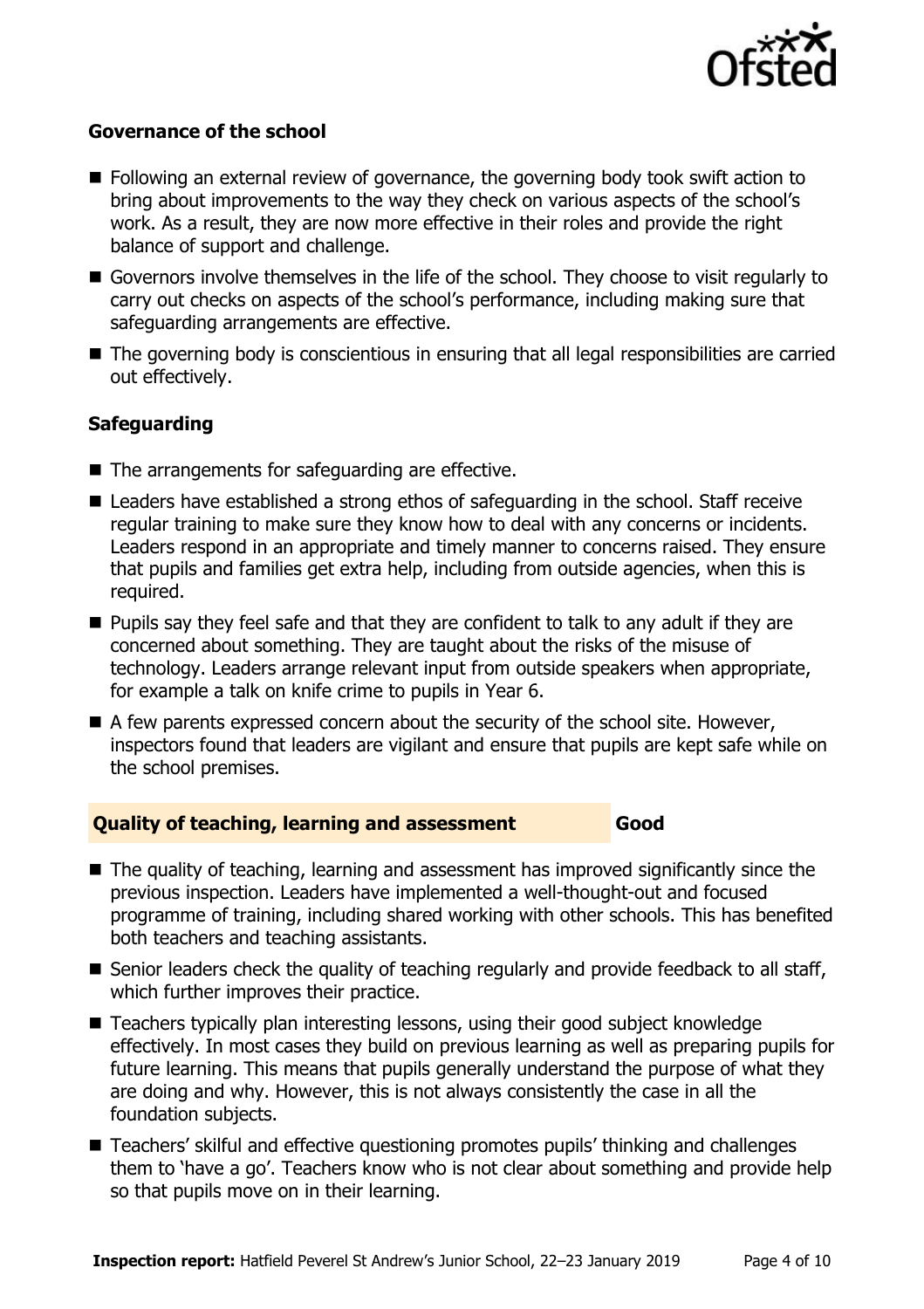

- The positive relationships between adults and pupils contribute towards the good progress seen. Pupils are not afraid to take risks, knowing that they are well supported in their learning. Pupils discuss their ideas together confidently and this allows them to share ideas and learn from each other.
- Teaching assistants are highly effective at providing support to pupils, while also promoting independence. This means that pupils do not learn to rely on adults and are able to complete tasks and activities on their own.
- Leaders ensure that teaching in subjects such as music, PE and French is highly effective. For example, in a whole-class flute lesson observed by an inspector, pupils made very good progress in the execution of a newly taught note.
- **Pupils say they enjoy their learning across a wide range of subjects. They take pride in** their work and are keen to meet the high expectations of teachers. The standard of presentation in their books is good.
- **Pupils are encouraged to take responsibility for their learning, for example through the** use of the 'chilli challenges'. Pupils say they enjoy being able to choose their level of challenge and that it builds their confidence and encourages them to stretch themselves.
- Assessment in subjects other than English and mathematics is developing. It is not yet precise enough for teachers to consistently know how well pupils are doing and use this information to set tasks that are appropriately challenging to improve progress further.
- Teachers provide limited opportunities for pupils to write at length in subjects other than English. This means that pupils are not able to practise and apply their writing skills in different contexts.

#### **Personal development, behaviour and welfare Good**

#### **Personal development and welfare**

- The school's work to promote pupils' personal development and welfare is good.
- Pupils are welcoming, confident, self-assured and polite. They say they enjoy coming to school and being with their friends. This is reflected in the high levels of attendance.
- **Pupils' attitudes towards their learning are consistently positive. They participate well in** lessons and are willing to learn from their mistakes. They listen carefully to others and support each other's learning in a positive manner.
- **Pupils show respect and kindness to each other and towards adults. Pupils learn about** bullying in all of its forms and understand the harm it can cause. They say that bullying is rare and that when it does happen teachers act quickly to resolve problems.
- **Pupils are aware of cyber bullying and know how to keep themselves safe online.**
- $\blacksquare$  Pupils understand and respect the fact that that people have different beliefs, appearances and lifestyles. The curriculum teaches them about different cultures and is enhanced by trips to gain first-hand experiences, for example visits to a Hindu temple in London. Their strong understanding of equality prepares them well for life in a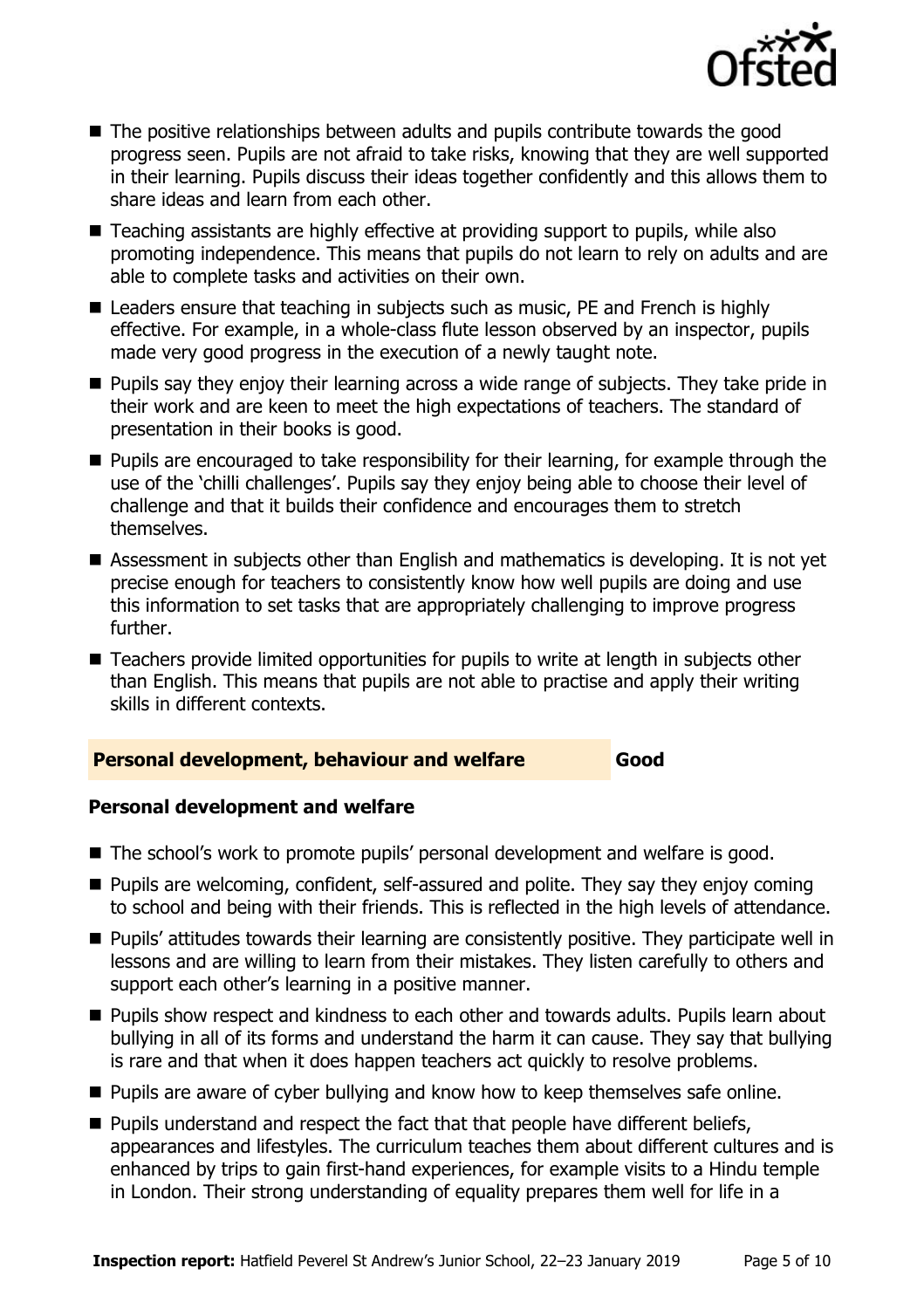

diverse modern British society.

**Plentiful clubs and activities provide opportunities for pupils to pursue and develop** their own interests. These include a range of sports clubs, music, and art and craft activities.

#### **Behaviour**

- $\blacksquare$  The behaviour of pupils is good.
- Behaviour during lessons is mostly good. Almost all pupils settle quickly to their work and concentrate well during their learning. A small number of pupils can lose focus and the standard of their behaviour falls. Teachers address this through the use of an established 'traffic light' system, but this strategy is not always successful.
- $\blacksquare$  Pupils conduct themselves well at other times of the school day, such as playtime and lunchtime. They are provided with a wide range of equipment and apparatus. They use this to play together sensibly and in a friendly and caring manner.
- Attendance is above the national average. Attendance is high for all groups of pupils including those with SEND and for disadvantaged pupils.
- Leaders' actions are having a positive impact on improving pupils' behaviour. However, they recognise that there is more work to be done with a small group of pupils whose behaviour does not meet the high expectations that have been set.

#### **Outcomes for pupils Good**

- In 2018, pupils' progress at the end of key stage 2 was average in reading, writing and mathematics. The proportion of pupils reaching the expected standard in each subject was broadly in line with national averages. A greater proportion of pupils reached the higher standard than other pupils nationally, especially in reading.
- The progress of pupils currently in the school is typically good. Work in books shows that good progress is made over time, particularly in English and mathematics.
- The most able pupils make good progress in English and mathematics. They are challenged with activities and tasks which stretch them and enable them to achieve at a high standard.
- In 2018, middle-attaining pupils made below-average progress in writing and mathematics by the end of key stage 2. However, work seen in the books of current pupils in this group indicates that they are making good progress.
- **Pupils with SEND make good progress from their starting points. This is because their** individual needs are identified and catered for effectively.
- Pupils read widely and fluently. They can work out how to pronounce tricky words and their comprehension skills are well developed.
- Though the numbers of disadvantaged pupils are small, historically, these pupils have not always made the progress of which they were capable. The progress of disadvantaged pupils currently in the school, though improving, is less strong than that of other pupils. This is because leaders do not check carefully enough to see which of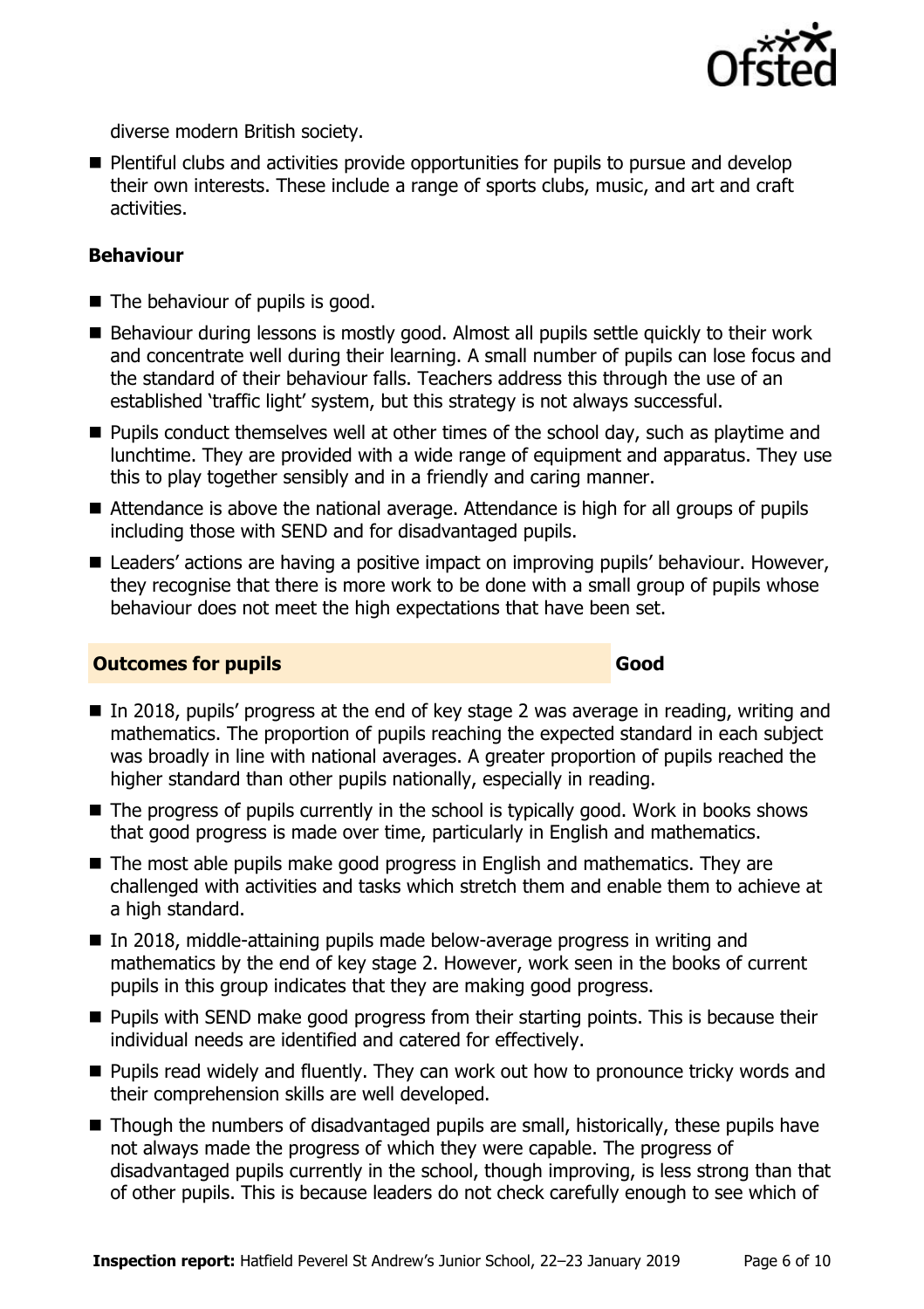

their actions are having the most impact in helping these pupils to catch up.

■ The progress of pupils in subjects other than English and mathematics is good. Pupils develop understanding, knowledge and skills well across a range of subjects. However, assessment in these subjects does not yet enable teachers to consistently know how well pupils are doing and challenge them to progress even further.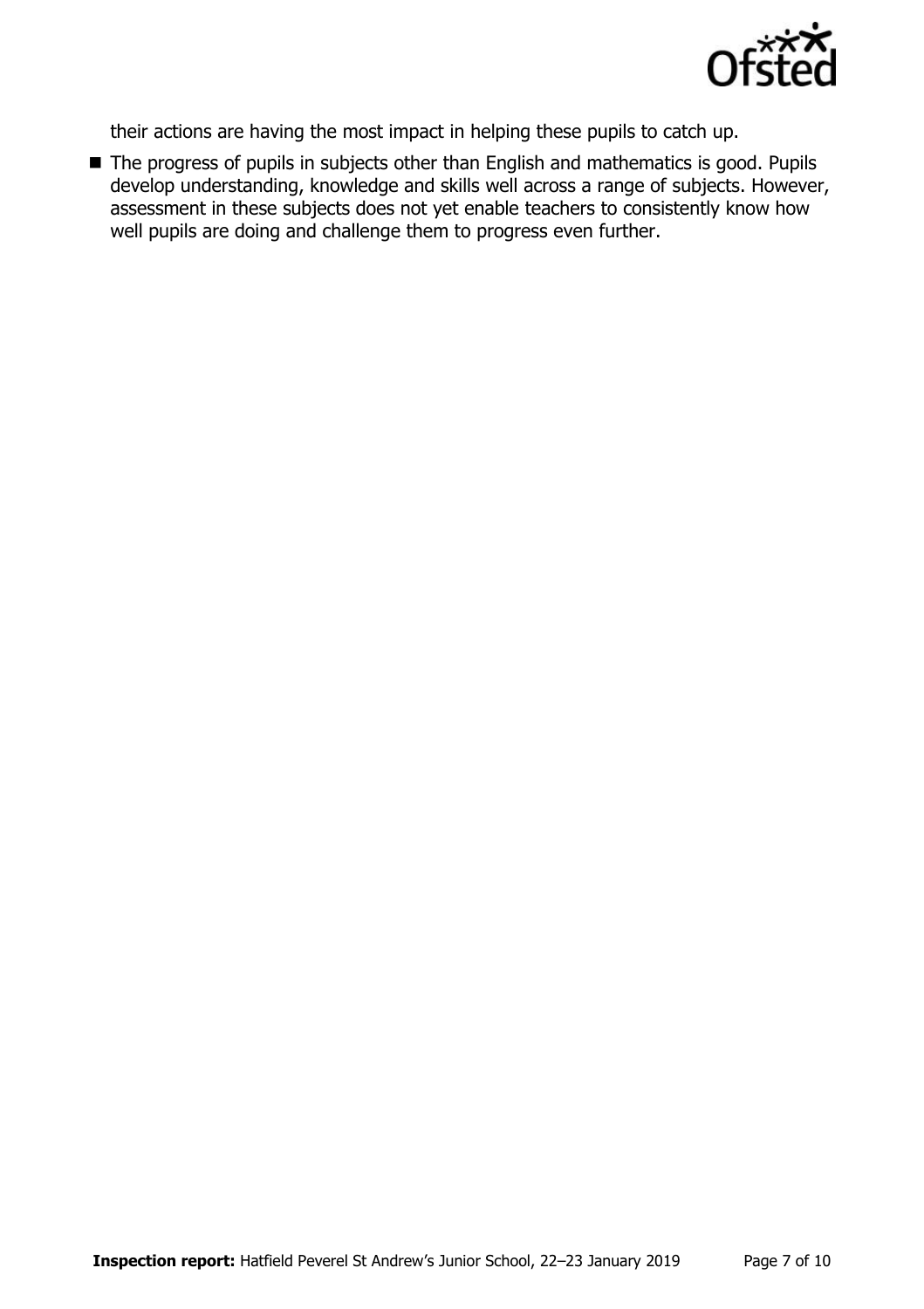

# **School details**

| Unique reference number  | 115102       |
|--------------------------|--------------|
| Local authority          | <b>Essex</b> |
| <b>Inspection number</b> | 10057813     |

This inspection of the school was carried out under section 5 of the Education Act 2005.

| Type of school                      | <b>Junior</b>                          |
|-------------------------------------|----------------------------------------|
| School category                     | Foundation                             |
| Age range of pupils                 | 7 to 11                                |
| Gender of pupils                    | Mixed                                  |
| Number of pupils on the school roll | 220                                    |
| Appropriate authority               | The governing body                     |
| Chair                               | <b>Councillor Derrick Louis</b>        |
| <b>Headteacher</b>                  | <b>Chris James</b>                     |
| Telephone number                    | 01245 380131                           |
| Website                             | www.hatfieldpeverelstandrews.co.uk     |
| <b>Email address</b>                | admin@hatfieldpeverel-jun.essex.sch.uk |
| Date of previous inspection         | 18-19 October 2016                     |

## **Information about this school**

- Hatfield Peverel St Andrew's is a Church of England Foundation school in the Diocese of Chelmsford. The most recent inspection of the school's religious character, under section 48 of the Education Act 2005, was carried out on 6 October 2016.
- $\blacksquare$  The school is the size of an average primary school.
- The proportion of disadvantaged pupils who are eligible for the pupil premium is lower than average.
- The proportion of pupils with SEND and those supported by an education, health and care plan is lower than average.
- All pupils speak English as their first language.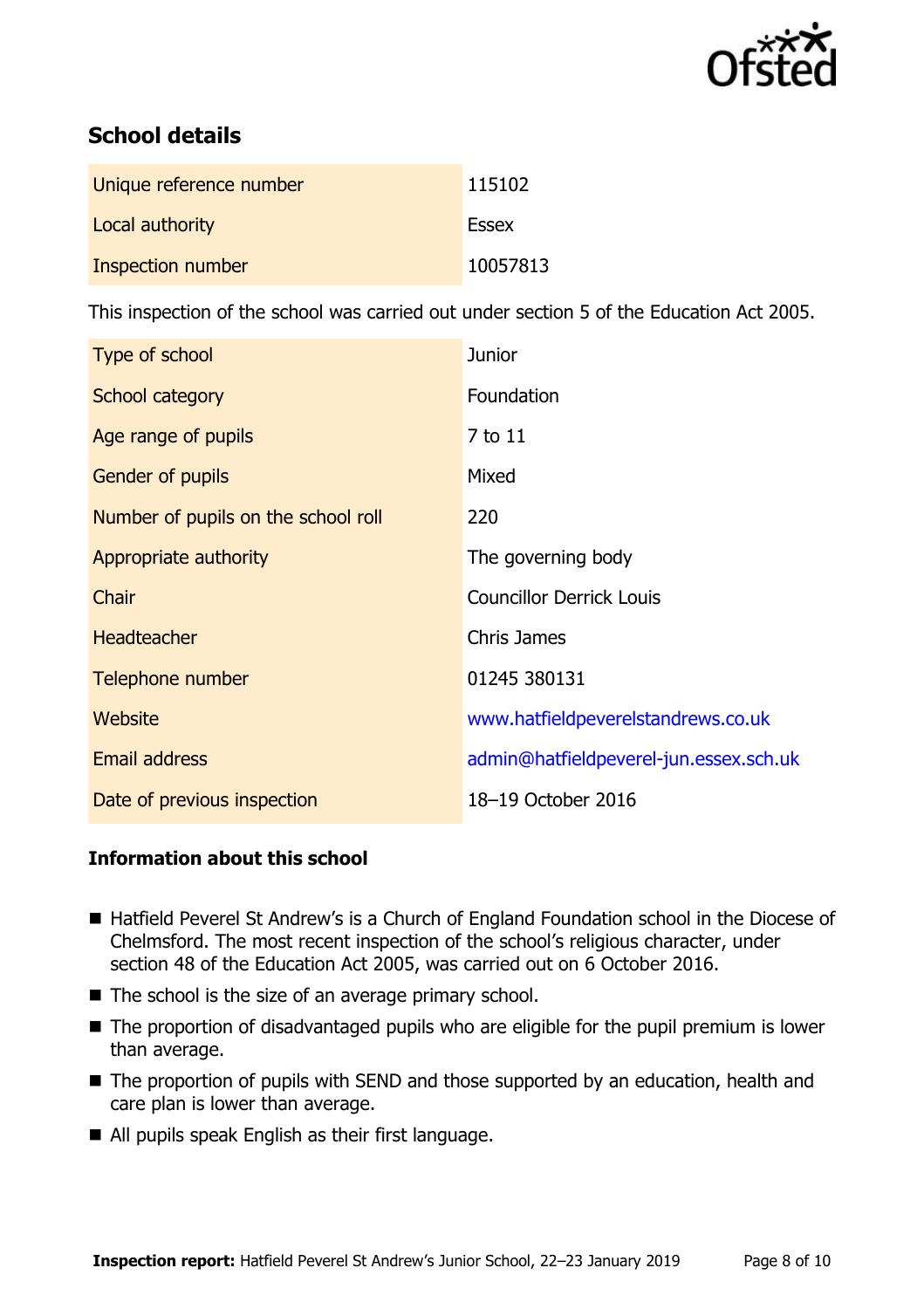

# **Information about this inspection**

- The inspection team gathered a range of evidence to judge the quality of teaching and learning over time. They observed lessons, some jointly with the headteacher and deputy headteacher.
- Inspectors looked closely at work in pupils' books across all year groups and in a range of subjects and talked to pupils about their work. Inspectors also looked at a range of documentation, including assessment information and records of monitoring.
- Inspectors checked documentation concerning safeguarding arrangements, including the single central record.
- Meetings were held with leaders, governors, staff, and representatives from the local authority and the diocese. Inspectors also met with groups of pupils and talked to pupils at various times throughout the inspection.
- Inspectors took account of 108 responses to Ofsted's online questionnaire, Parent View, and 77 free-text responses, alongside information provided by the school about parental views. Information from 20 responses to the staff survey was also considered.

#### **Inspection team**

Ali Pepper, lead inspector and offsted Inspector

**Russell Ayling Community Community Properties Avenue Construction Construction Construction Construction Construction Construction Construction Construction Construction Construction Construction Construction Construction**